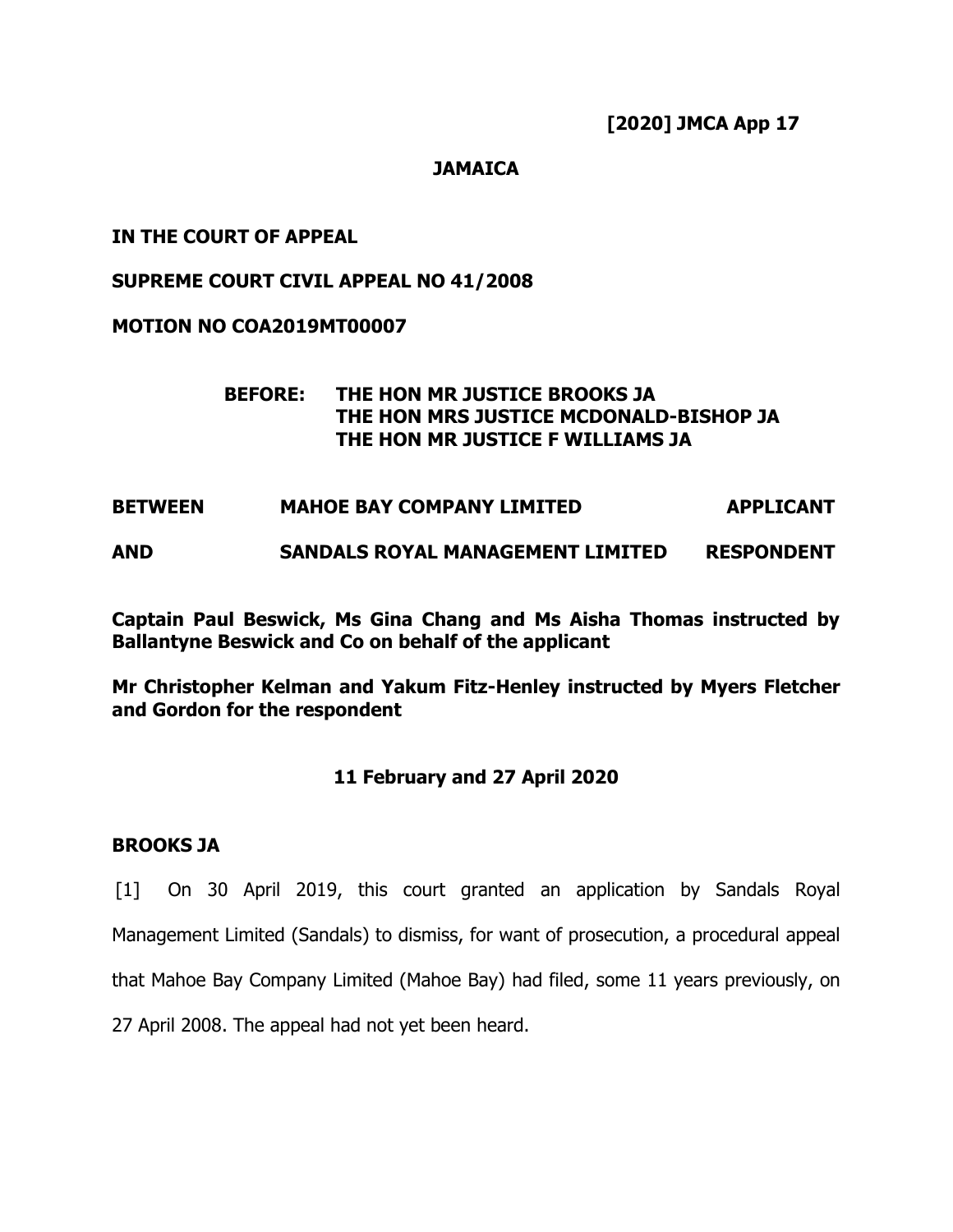[2] Mahoe Bay is aggrieved by this court's decision. It asserts that the delay was not its fault. In the application presently before this court, Mahoe Bay sought permission to appeal to Her Majesty in Council, pursuant to section 110(2)(a) of the Constitution of Jamaica.

[3] On 11 February 2020, after having heard submissions from counsel for both parties, this court refused Mahoe Bay's application. It made the following orders:

- 1. The motion for conditional leave to appeal to Her Majesty in Council is refused.
- 2. Costs to the respondent to be agreed or taxed.

At that time, the court promised to put it reasons in writing at a later date. This is the fulfilment of that promise.

[4] Among its grounds supporting its application, Mahoe Bay asserted that the issue involved in the decision to dismiss its case is "one that, by reason of its great general or public importance or otherwise, ought to be submitted to Her Majesty in Council". It further asserted that it is "necessary to clarify the law governing the circumstances in which the act of striking out for want of prosecution is duly applicable where there has been no default on the part of the Appellants". According to Mahoe Bay, the issue is a serious one of law, "which would have widespread effects on any litigant in the Courts of Judicature in Jamaica and therefore the Jamaican public".

[5] Sandals opposed the application on the basis that the decision, from which Mahoe Bay seeks to appeal, raises no important points of law and has no general or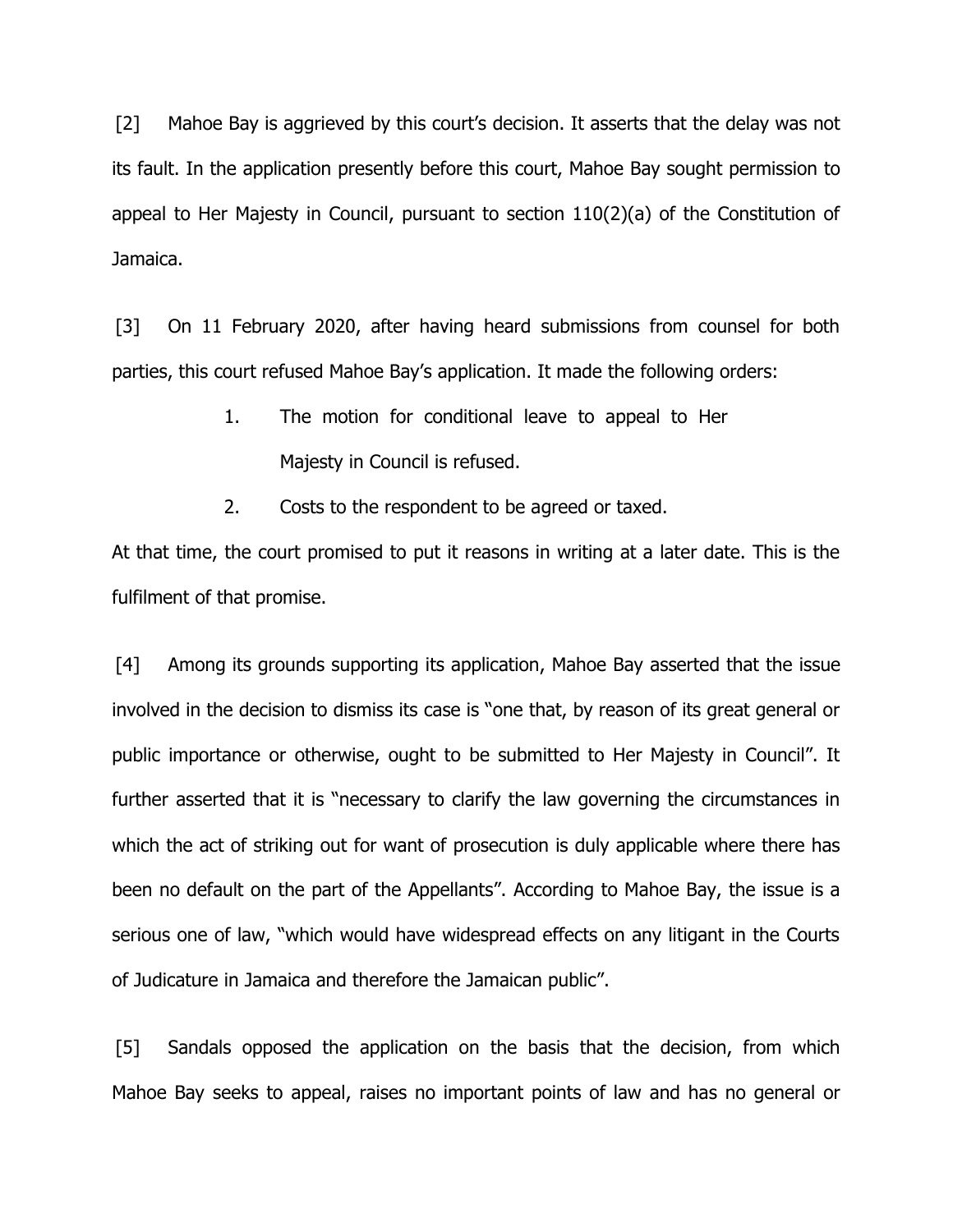public importance. It contended that Mahoe Bay's case does not qualify under section 110(2) of the Constitution and, therefore, it should not be granted leave to appeal to Her Majesty in Council.

#### **The history of the litigation**

[6] The history of Mahoe Bay's case is a doleful tale of delay and inactivity. In August 1992, it filed a claim for trespass against Sandals, which is its neighbour in a land subdivision, carried out by Mahoe Bay. The claim was filed 10 years prior to the introduction of the Civil Procedure Rules, 2002 (CPR). After some delay, requiring consent from Sandals, Mahoe Bay filed a statement of claim on 7 January 1993. On 25 January 1993, Sandals filed a defence and counter-claim. In its counter-claim, Sandals sought, among other things, an order to vest certain lands, some of which are the subject of Mahoe Bay's claim, in the local authority. The vesting was said to be in accordance with a condition of the subdivision approval that was granted to Mahoe Bay.

[7] Mahoe Bay filed a reply on 4 February 1993, and, on 25 May 1993, filed a summons for directions. Thereafter, it seems, Mahoe Bay was unable to maintain the services of attorneys-at-law, who would advance its case. It changed several, and delay was associated with each change. By December 1997, two trial dates were vacated, at least one of which was on the application of Mahoe Bay's then attorneys-at-law.

[8] With the advent of the CPR in 2002, Mahoe Bay's case management conference (CMC), after several adjournments, came on for hearing on 9 January 2007. The CMC was adjourned to 4 June 2007, with a stipulation for Mahoe Bay to have a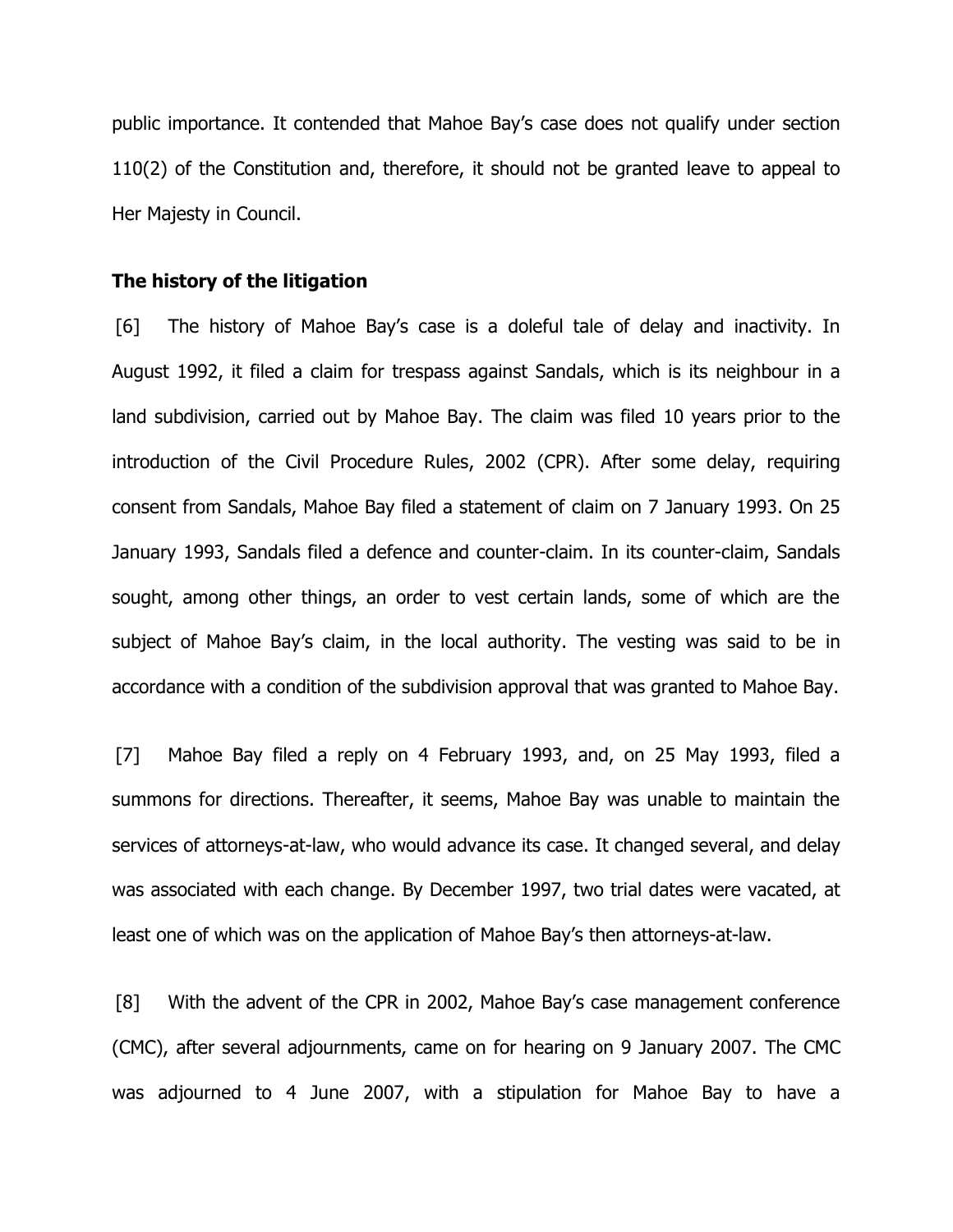representative present on the latter date, as required by rule 27.8(2) of the CPR. On 4 June 2007, Mahoe Bay did not have a representative present. In light of that failure, Jones J, who was the judge at the CMC, struck out Mahoe Bay's claim, with costs to Sandals, and entered judgment for Sandals on its courter-claim. The judgment not only granted an easement to Sandals over part of the disputed land, but vested other portions of the land in the local authority.

[9] Mahoe Bay applied to set aside those orders and for relief from sanctions. That application also went before Jones J, and, on 18 April 2008, he refused it. The claim, after almost 16 years, had come to an end, but without a trial.

[10] The case started life in this court on 24 April 2008, when Mahoe Bay filed its notice of appeal. It was not until 21 January 2009 that irregularities, to which both sides contributed, were corrected. Thereafter, nothing happened until 12 January 2011 when Sandals filed a notice of application to strike out the appeal for abuse of process. On 1 March 2011, Sandals withdrew the application, "without prejudice" to its rights, in order to facilitate settlement discussions between the parties.

[11] According to Sandals, Mahoe Bay did not approach Sandals to have any discussions and no discussions were held. Nothing was communicated to this court.

[12] Again, the matter stood in limbo, until Mahoe Bay retained its present attorneysat-law, who, on 10 December 2018 (seven and a half years after the last action in the appeal), filed a notice of change of attorneys-at-law. Apparently, the attorneys-at-law,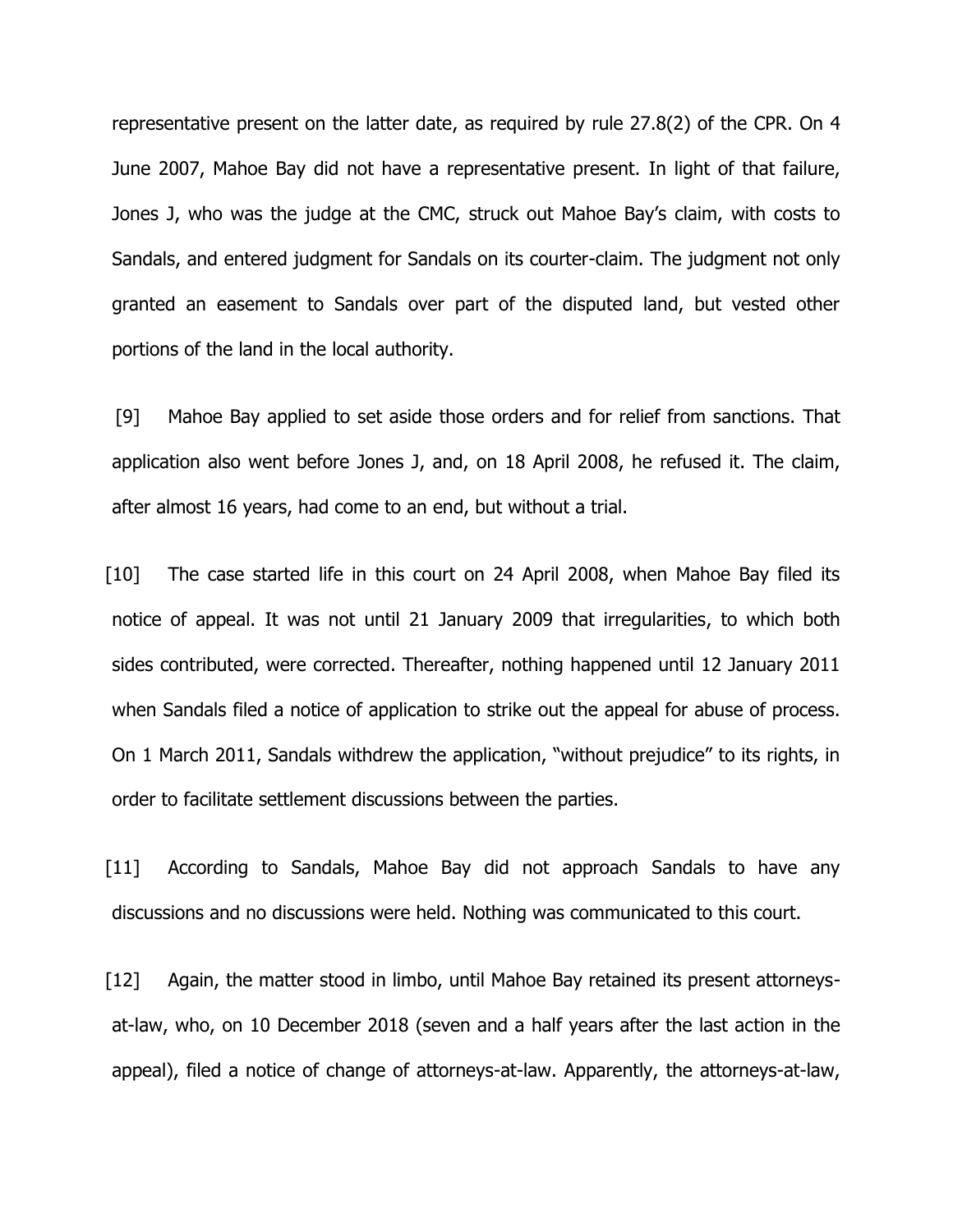either actively, or by virtue of having filed a document in the appeal, secured the listing of the appeal for hearing. As Mahoe Bay filed no affidavits in the matter, it is not known what triggered the listing. Upon being served with the notice of change of attorneys-atlaw and the notice of hearing, Sandals filed a fresh notice of application to strike out the appeal for want of prosecution or as an abuse of the process of the court.

[13] Sandals supported its application with an affidavit recounting the history of the matter, and the prejudice it would suffer if its application were refused. As mentioned above, Mahoe Bay filed no affidavit in response. It opted to oppose Sandals' application by relying only on legal arguments and authorities.

[14] It is on Sandals' application that this court ruled, dismissing Mahoe Bay's appeal. This was done almost 27 years after the claim had been filed, and 11 years after the appeal had been filed.

#### **The essence of the dispute in this court**

[15] The essence of the issue on which Mahoe Bay wishes to engage the Privy Council is whether it is just to strike out an appeal, purely on the basis of delay, when the appellant has breached no rule of procedure. Mahoe Bay's position is summarised as follows:

> a. it was not required to do anything else in order for the appeal to have been listed before the court for hearing;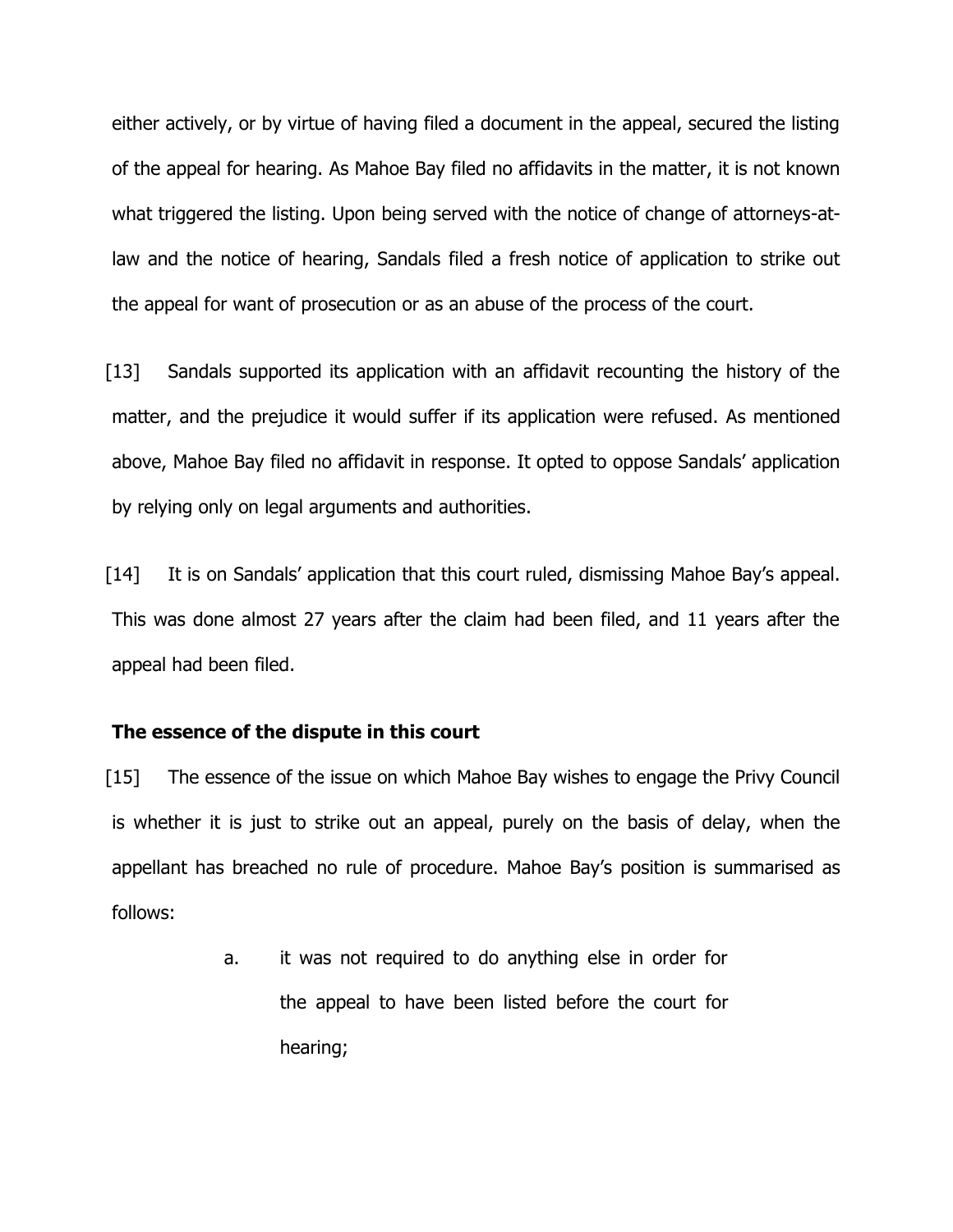- b. the setting down of the appeal for hearing was an action required of the registry of this court;
- c. the failure of the registry to do what it should have done, should not be visited on the appellant;
- d. this court, having rejected that position, has placed a burden on the appellant, which the rules do not prescribe;
- e. it is a ripe issue for clarification by the Privy Council;
- f. it is an important issue, which will have widespread application for the practice of law; and
- g. the Privy Council's decision will provide guidance as to how a litigant can compel the court to schedule their matter for hearing, so as to avoid being held responsible for delay.

Mahoe Bay filed an affidavit in support of the present application. It sought to adduce evidence that was not before this court when it heard Sandals' application.

[16] Learned counsel for Mahoe Bay sought to argue that it was not for Mahoe Bay to seek to have the registry list the case for hearing. He said it would have been fruitless to have even made an enquiry of the registry of the status of the matter as such enquiries, almost invariably, went unanswered.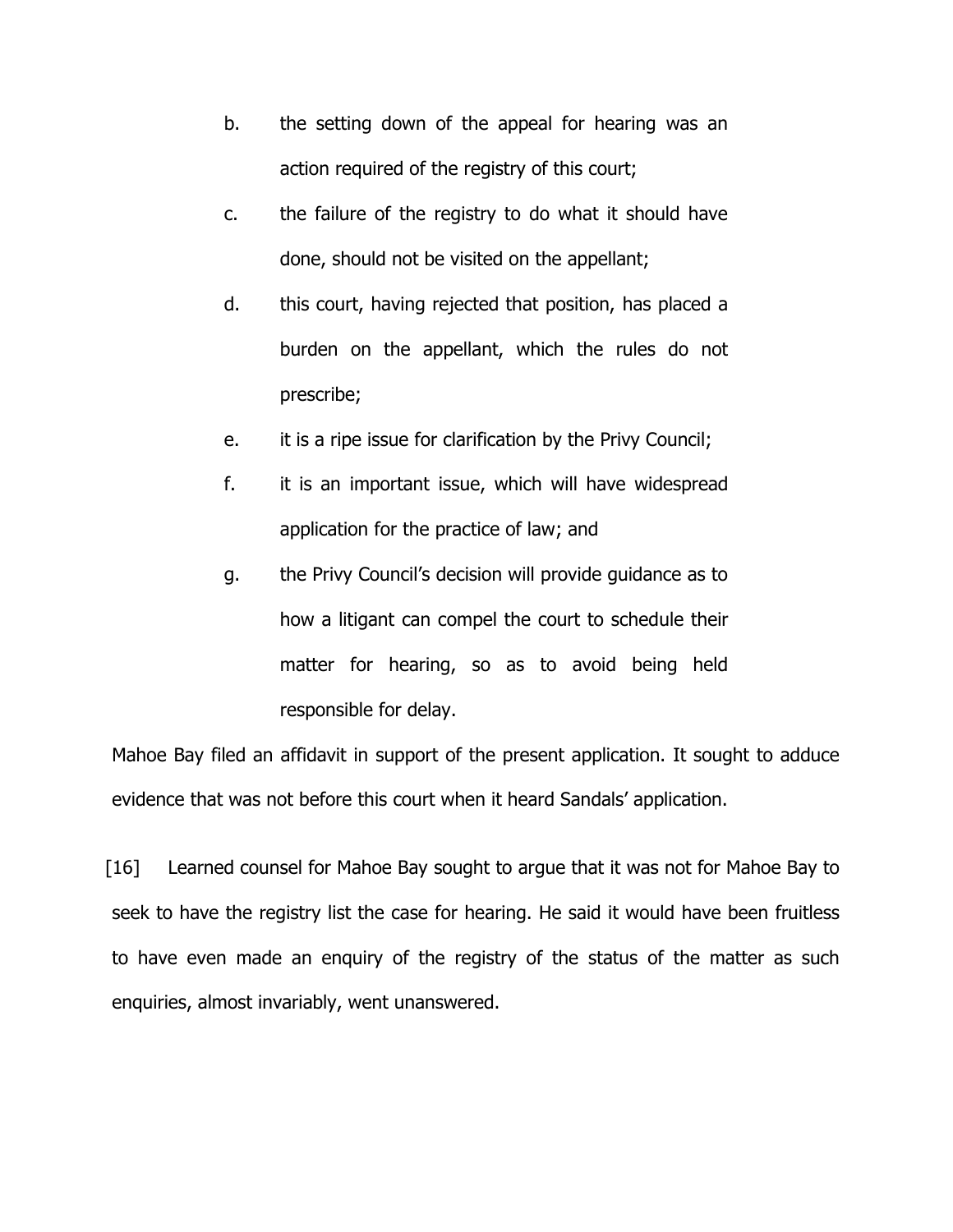[17] Sandals not only supported this court's decision on its application, it contended that Mahoe Bay has failed to satisfy the tests for a grant of conditional leave to appeal to the Privy Council, pursuant to section 110(2) of the Constitution. According to Sandals, its application, and the court's decision thereon, raised no new issues regarding the dismissal of cases for want of prosecution. Sandals contended that the decision was based on the facts of the particular case and that Mahoe Bay gave no evidence at the hearing of Sandals' application. Sandals asserted that the evidence that Mahoe Bay sought to adduce at the hearing of the present application, that it had done all it was required to do, was not before the court at the hearing of Sandals' application.

[18] In addition, Sandals asserted that the issues Mahoe Bay raised did not:

- a. arise from the judgment as there was no evidence to show that Mahoe Bay had complied with all requirements of the Court of Appeal Rules (CAR);
- b. go beyond the rights of the parties in the present case; or
- c. disclose any difficult or important question of law.

# **The analysis**

[19] Section 110(2) of the Constitution states:

 "(2) An appeal shall lie from decisions of the Court of Appeal to Her Majesty in Council **with the leave of the Court of Appeal** in the following cases-

> (a) where in the opinion of the Court of Appeal the question involved in the appeal is one that, by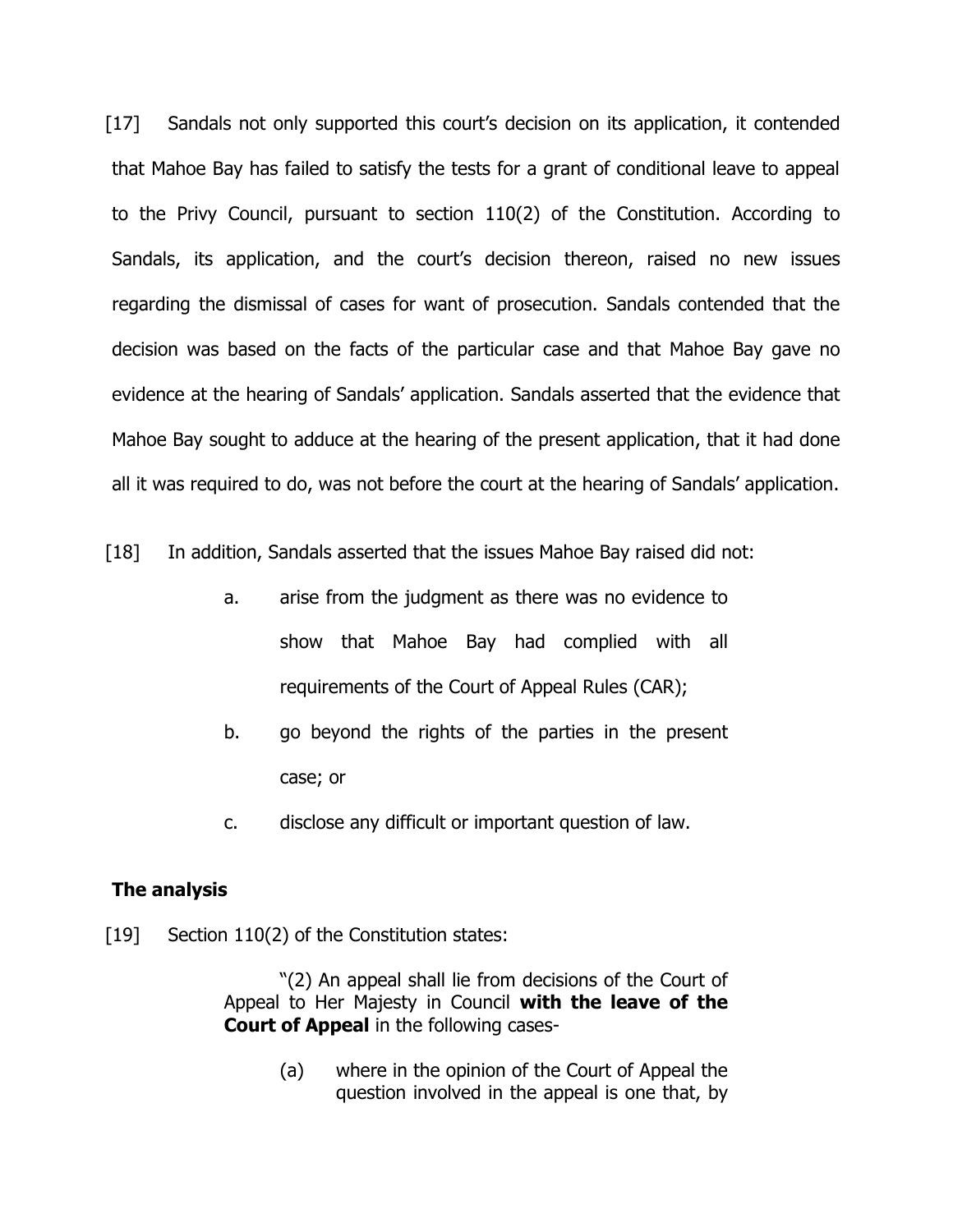reason of **its great general or public importance or otherwise, ought to be submitted to Her Majesty in Council**, decisions in any civil proceedings; and

(b) such other cases as may be prescribed by Parliament." (Emphasis supplied)

# [20] McDonald-Bishop JA, in **General Legal Council (ex parte Elizabeth Hartley)**

**v Janice Causwell** [2017] JMCA App 16, after considering a number of decisions of

this court in respect of section 110(2) of the Constitution, set out a concise tabulation

of the matters to be considered in respect of that section. She said at paragraph [27] of

her judgment in that case:

"[27] The principles distilled from the relevant authorities may be summarised thus:

- i. Section 110(2) involves the exercise of the court's discretion. For the section to be triggered, the court must be of the opinion that the questions, by reason of their great general or public importance or otherwise, ought to be submitted to Her Majesty in Council.
- ii. There must first be the identification of the question involved. The question identified must arise from the decision of the Court of Appeal, and must be a question, the answer to which is determinative of the appeal.
- iii. Secondly, it must be demonstrated that the identified question is one of which it can be properly said, raises an issue, which requires debate before Her Majesty in Council. If the question involved cannot be regarded as subject to serious debate, it cannot be considered one of great general or public importance.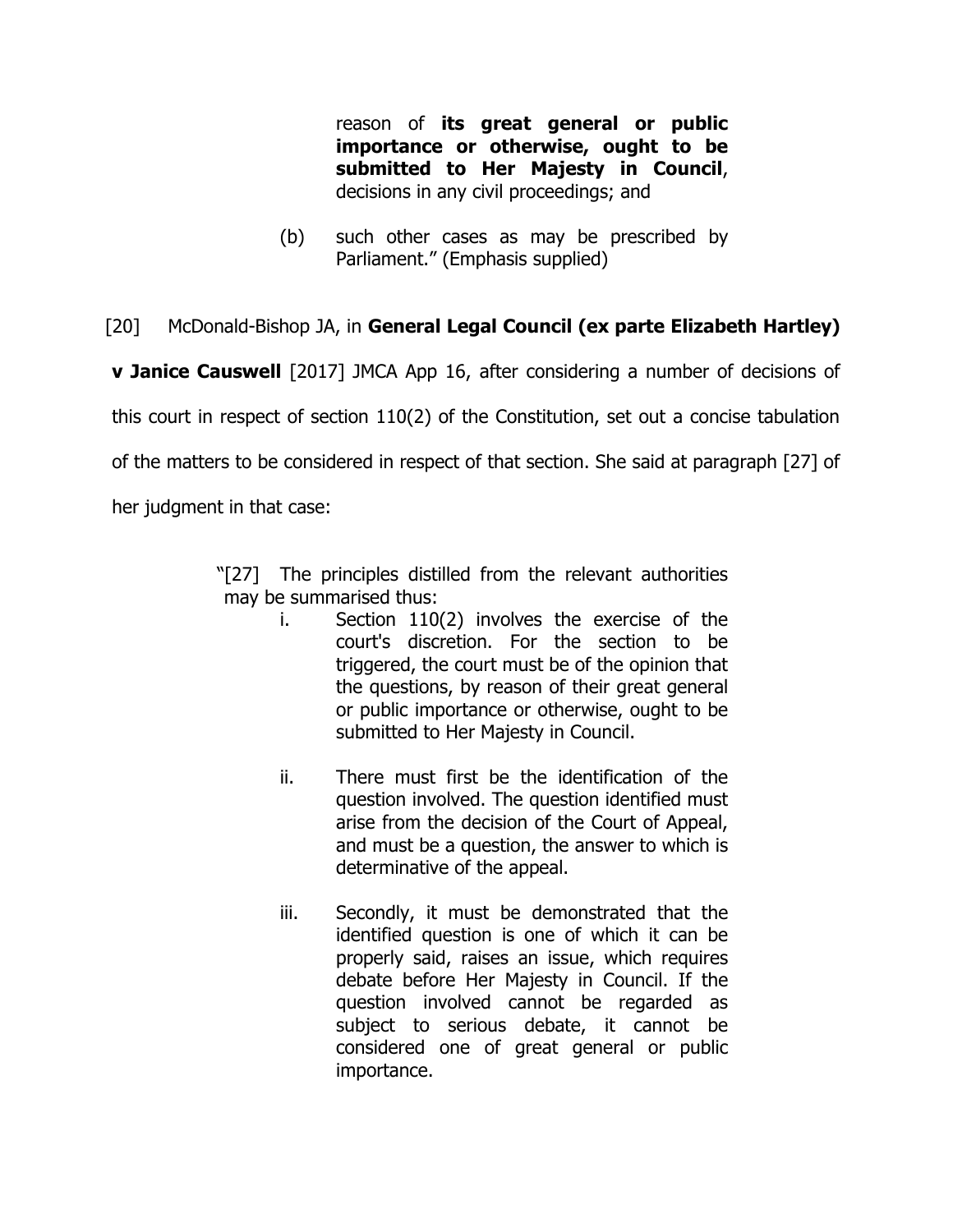- iv. Thirdly, it is for the applicant to persuade the court that the question identified is of great general or public importance or otherwise.
- v. It is not enough for the question to give rise to a difficult question of law; it must be an important question of law or involve a serious issue of law.
- vi. The question must be one which goes beyond the rights of the particular litigants and is apt to guide and bind others in their commercial, domestic and other relations.
- vii. The question should be one of general importance to some aspect of the practice, procedure or administration of the law and the public interest.
- viii. Leave ought not to be granted merely for a matter to be taken to the Privy Council to see if it is going to agree with the court.
- ix ..."

[21] If ever there was a case that did not merit "debate before Her Majesty in Council", it is this one. There is no serious issue to be considered in this case. Mahoe Bay was content to let the appeal lie dormant from January 2009 to December 2018. For much of that time it did not even have an attorney-at-law on the record, as the attorneys-at-law before the present ones had their names removed from the record in August 2010 (see paragraph [22] of the judgment handed down on 7 June 2019). Mahoe Bay clearly had other priorities. Mahoe Bay patently failed to prosecute their appeal, and this court had ample basis to so find.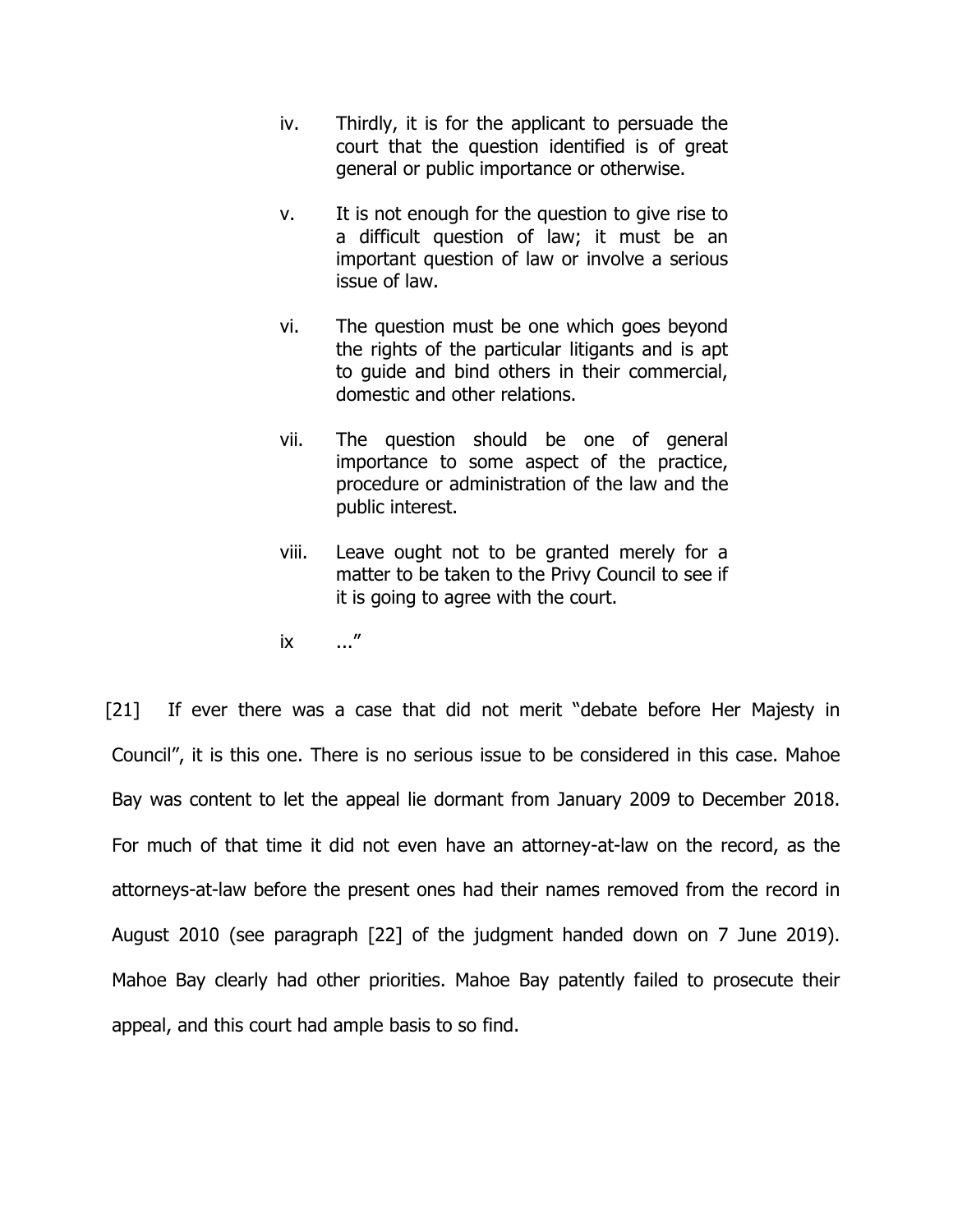[22] The issues involved in this case are also unique. The facts of the case as outlined by the evidence presented by Sandals and recorded in the judgment of this court, show a singular disinterest by Mahoe Bay in its case. It failed to take any step in the matter and after an indication that it was going to pursue settlement discussions, not only failed to conduct any such discussions, but failed to inform this court that there were no discussions. It is unlikely that there would ever be a repetition of such abandonment of a party's appeal for such a long time. Learned counsel's arguments that there was no onus on Mahoe Bay to take any steps in these circumstances were advanced during the hearing of Sandals' application and were rejected at paragraph [76] of the judgment. The rejection was grounded on long established legal principles.

[23] Foster-Pusey JA, with whom the other members of the panel agreed, demonstrated that the decision was based on established principles emanating from "a line of cases including **Grovit v Doctor and others** [[1997] 1 WLR 640]". The learned judge of appeal said at paragraph [76]:

> "…It is not correct, contrary to [counsel for Mahoe Bay's] assertions, that there can be no delay or inaction unless there is a breach of the Rules. Neither is it correct that in order to succeed in its application Sandals Royal Management must demonstrate some breach of which Mahoe Bay is guilty. In the case of **Grovit v Doctor and Others**, Lord Woolf highlighted the fact that the evidence relied upon to establish an abuse of process may be 'the plaintiff's inactivity'; and that same evidence will 'then no doubt be capable of supporting an application to dismiss for want of prosecution' (see also the case of **Icebird Limited v Alicia P Winegardner** [2009] UKPC 24)…."

There is no new principle to be elicited from the Privy Council.